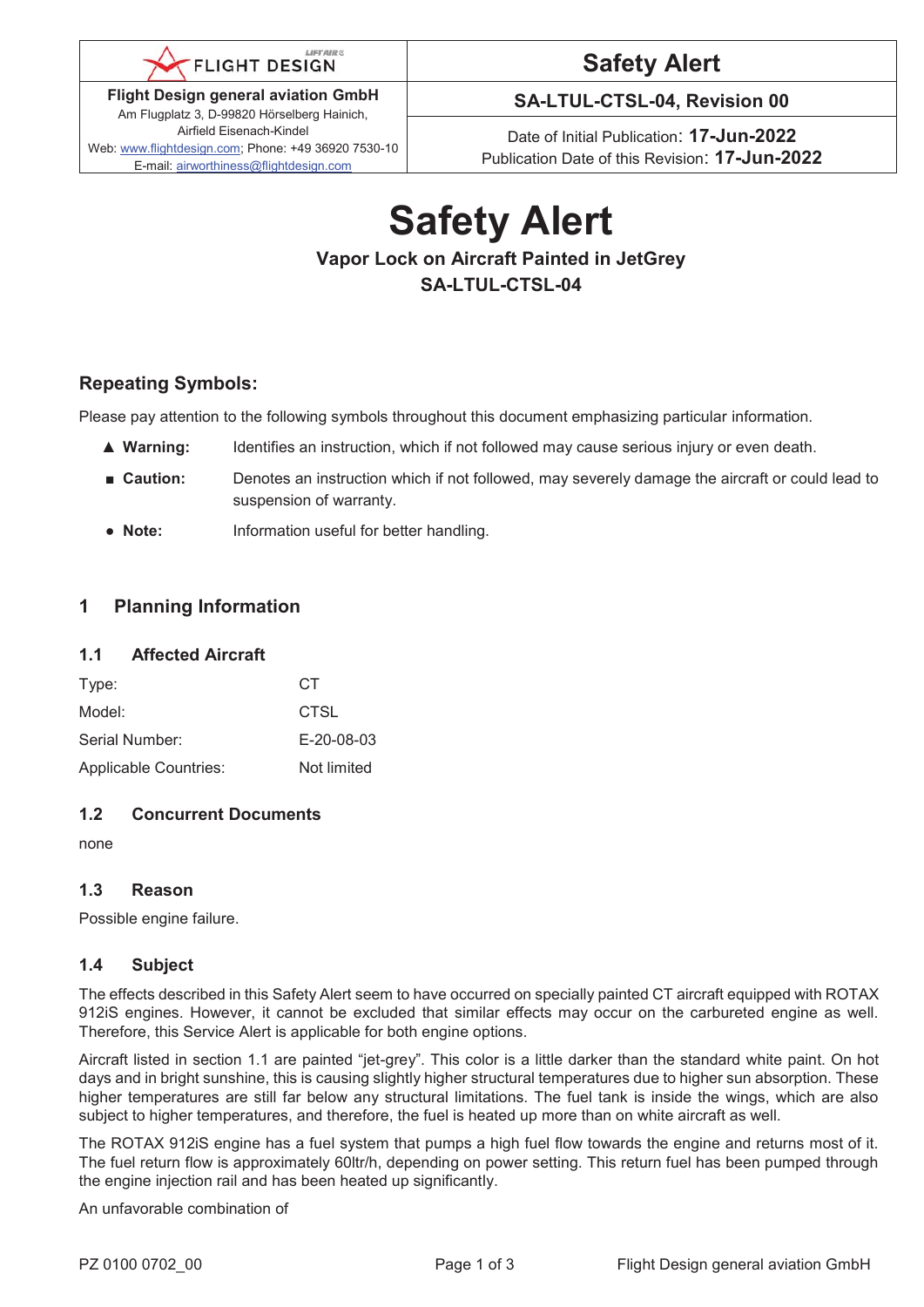#### **LIFTAIRC FLIGHT DESIGN**

**Flight Design general aviation GmbH**  Am Flugplatz 3, D-99820 Hörselberg Hainich, Airfield Eisenach-Kindel Web: www.flightdesign.com; Phone: +49 36920 7530-10

E-mail: airworthiness@flightdesign.com

# **Safety Alert**

# **SA-LTUL-CTSL-04, Revision 00**

Date of Initial Publication: **17-Jun-2022**  Publication Date of this Revision: **17-Jun-2022**

- high outside air temperatures
- bright sunshine
- low ambient pressure or high altitude
- long flight time
- inappropriate fuel selection (winter fuel)
- switching on and off the aux fuel pump on 912iS installations

can cause the temperature of the fuel rise high enough that the vapor pressure of the fuel rises above pressure at the fuel pump inlet causing vapor lock.

# **1.5 Compliance**

This Safety Alert requires immediate action.

▲**Warning:** Non-compliance with these instructions could result in further damages, personal injuries or death.

# **1.6 Approval**

not applicable

#### **1.7 Type of Maintenance**

none

#### **1.8 Personnel Qualifications**

none

#### **1.9 Release to Service**

not applicable

# **1.10 Weight and Balance**

not affected

#### **1.11 References**

none

#### **1.12 Superseded Documents**

None

# **1.13 Contact Details**

For further information on conduct of this SA, or to report any Safety of Flight or Service Difficulty issues contact your Distributor responsible for your country. Your Distributor can be located via the Flight Design general aviation website: www.flightdesign.com under "Dealer Location".